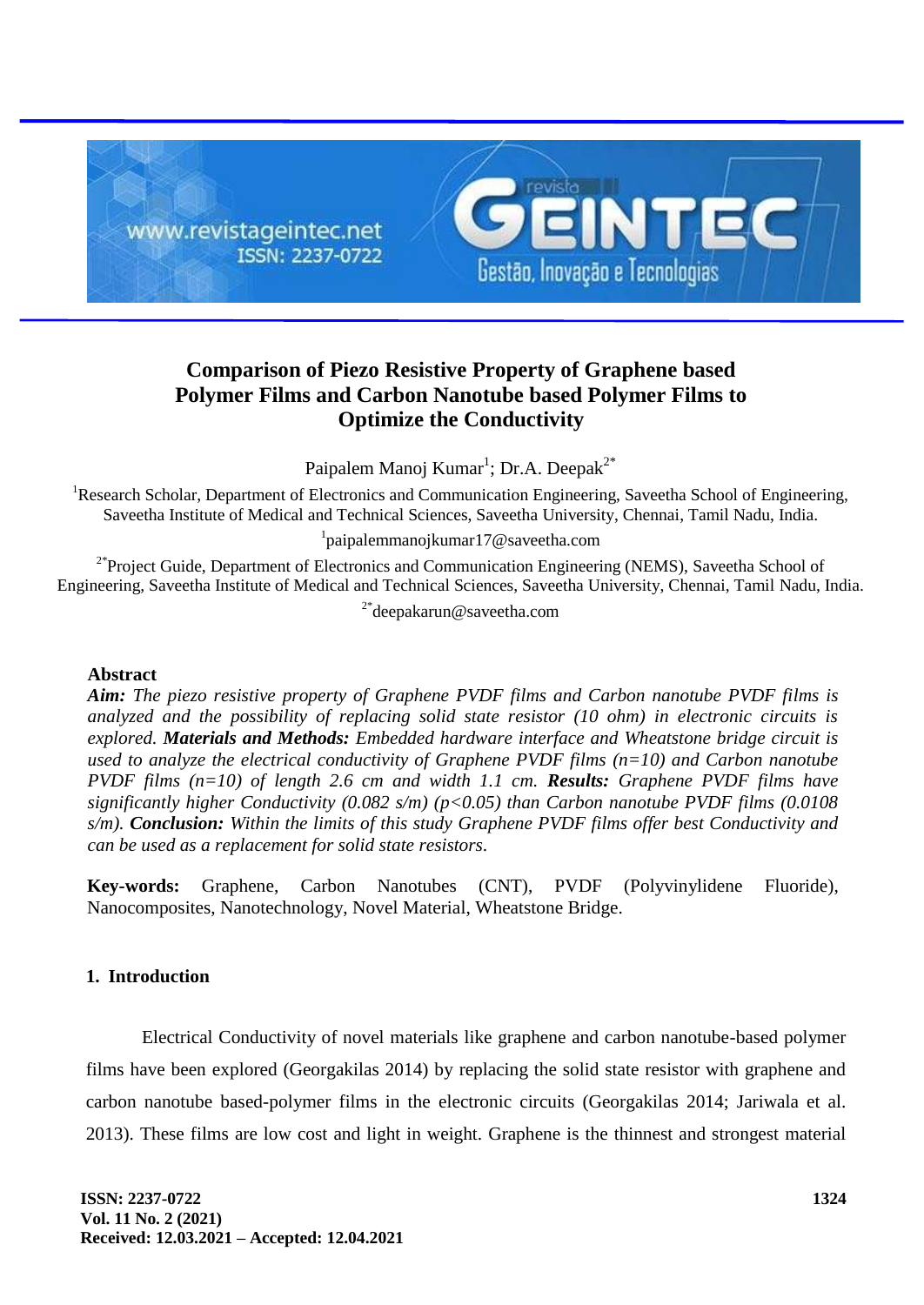which conducts heat better than other materials and can be applied in electronic devices, circuits, sensors, batteries, membranes etc., Carbon nanotubes vary by length, purity, functionality and their applications can be found in energy storages, thermal materials and ceramics (Tripathy and Sahoo 2017).

Several research articles were published on graphene and carbon nanotube polymer nanocomposites in different journals for the past five years. 45 research articles were published in IEEE explore and 9809 research articles were published in Science direct. In recent times Christian Chandra Darmawan et. al, (Darmawan et al. 2017) explored the fabrication and characterization of Graphene-CNT hybrid material and improved heat dissipation in thermal measurement was observed. Wei Yan et. al, (Yan et al. 2017) explored the heterostructures of carbon nanotube and graphene. Ramos et. al, (Ramos et al. 2016) has investigated the performance and variableness of electrical contacts in nanocarbon interconnects. Avash Badakhsh et. al, (Badakhsh et al. 2019) has done research on improving the electrical, mechanical and thermal properties of composites by using a network of length controlled-carbon nanotubes and graphene nanoplatelets. Effects of different lengths of carbon nanotubes were also studied.

Previously our team has a rich experience in working on various research projects across multiple disciplines (Sathish and Karthick 2020; Varghese, Ramesh, and Veeraiyan 2019; S. R. Samuel, Acharya, and Rao 2020; Venu, Raju, and Subramani 2019; M. S. Samuel et al. 2019; Venu, Subramani, and Raju 2019; Mehta et al. 2019; Sharma et al. 2019; Malli Sureshbabu et al. 2019; Krishnaswamy et al. 2020; Muthukrishnan et al. 2020; Gheena and Ezhilarasan 2019; Vignesh et al. 2019; Ke et al. 2019; Vijayakumar Jain et al. 2019; Jose, Ajitha, and Subbaiyan 2020). Now the growing trend in this area motivated us to pursue this project.

The motivation behind doing this research is there is no better replacement for solid state resistance in electronic circuits (Cesano et al. 2020), (Navarro-Pardo, Martinez-Hernandez, and Velasco-Santos 2016), (Camilli and Passacantando, n.d.). Deepak et. al, (Deepak, Cherian, and Jenkins 2021) has done research on exploring the electronic applications of graphene based polymer films. The main aim of this research is to compare the conductivity of graphene and carbon nanotube based PVDF films and to explore the possibility of using it as replacement for solid state resistors in electronic circuits.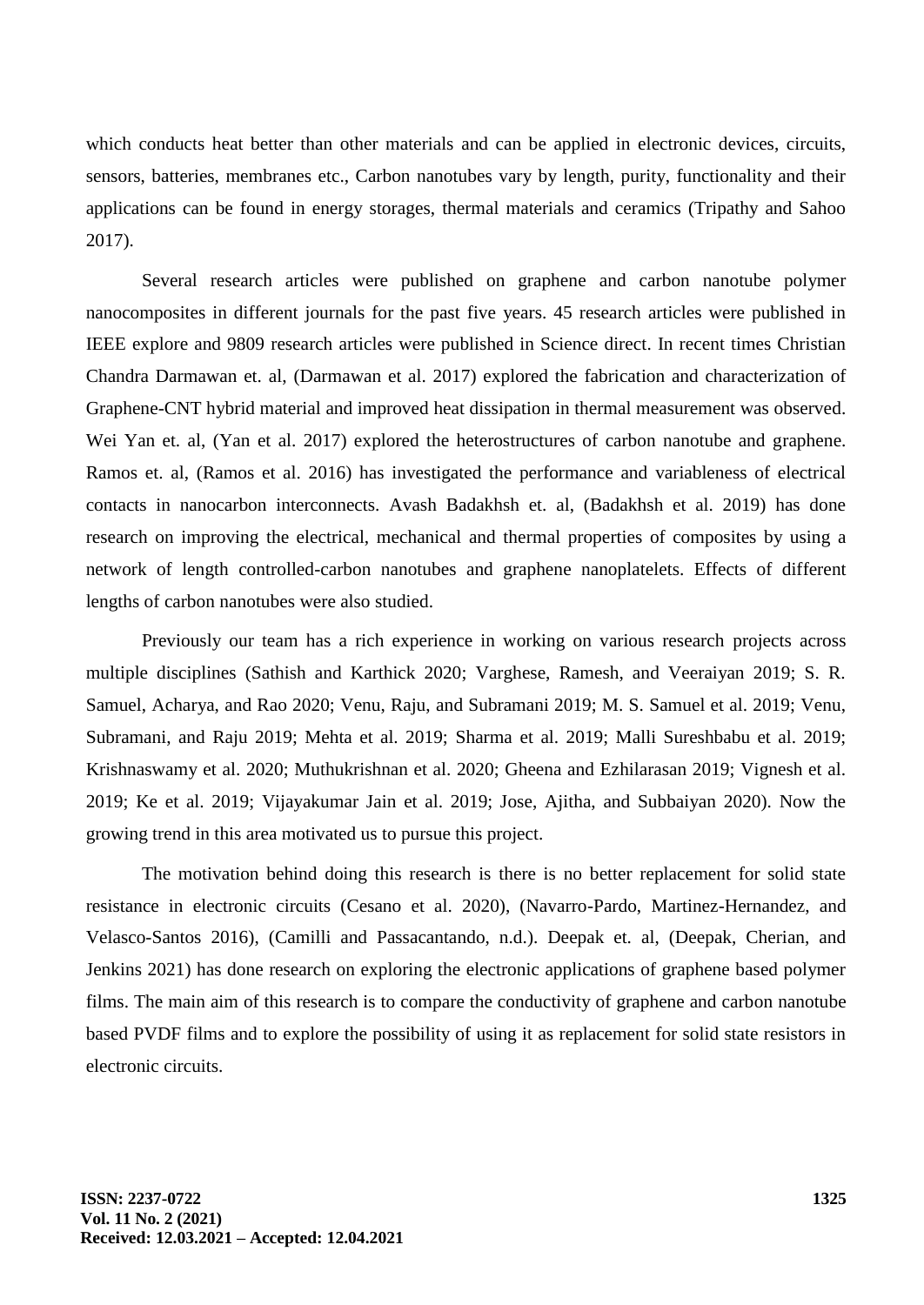## **2. Materials and Methods**

In this research work the materials are classified into two groups, one group refers to graphene based PVDF film and the other group refers to carbon nanotube based PVDF film. The pre-test analysis was done using clinicalc.com by keeping g-power at 80%, threshold at 0.05% (Tamburrano et al. 2013). Sample size of each group is 10 and the total sample is 20 having pre-test power analysis of 80%. Functionalized pure graphene, Multiwalled Carbon nanotubes (MWCNT), PVDF and solvents like DMF and acetone have been purchased commercially.

In sample preparation for group 1, graphene PVDF films were prepared by chemically mixing, sonicating and drying in an oven for 10 hours at a temperature of  $65^{\circ}$ C using standard solvent casting technique (Deepak et al. 2015).

In sample preparation for group 2, graphene powders were replaced with Carbon nanotubes and the same process is repeated in order to prepare MWCNT-PVDF films (Deepak, Cherian, and Jenkins 2021).

Embedded hardware is modified by replacing solid state resistor with Graphene PVDF film based resistor and later with Carbon nanotube PVDF film based resistor. Voltage regulator produces fixed output voltage which is connected to A/D converter and ATMEL Microcontroller through one of the ports, it is fetched and given to other ports such as RS-232 and 2x16 LCD (Liquid Crystal Display). RS-232 is a serial port which communicates and transmits the data from hardware to computer. Voltage(V) and resistance(ohms) are displayed in LCD as shown in Fig. 1.

The Wheatstone bridge is a circuit which is used to measure the unknown resistance. The Circuit consists of four different resistors R1, R2, R3, R4 of resistance 270 $\Omega$ , 47 $\Omega$ , 33 $\Omega$ , 10 $\Omega$ respectively. The circuit is later modified by replacing the solid-state resistor (R4) with graphene PVDF film based resistor and Carbon nanotube PVDF film based resistor. Voltage deflection was measured.

The Resistance of Graphene PVDF film and Carbon nanotube PVDF film is determined by applying pressure to the film ranging from P1 to P10 where P1 being the lowest pressure applied and P10 being highest pressure applied in pascals. Pressure is given as input, voltage and resistance are displayed as output and corresponding values are noted down. Conductivity can be calculated from resistance.

Statistical softwares used for plotting the graphs are ORIGINPRO V8.0 and SPSS. Independent variables are length, width, thickness and pressure applied to the film. Dependent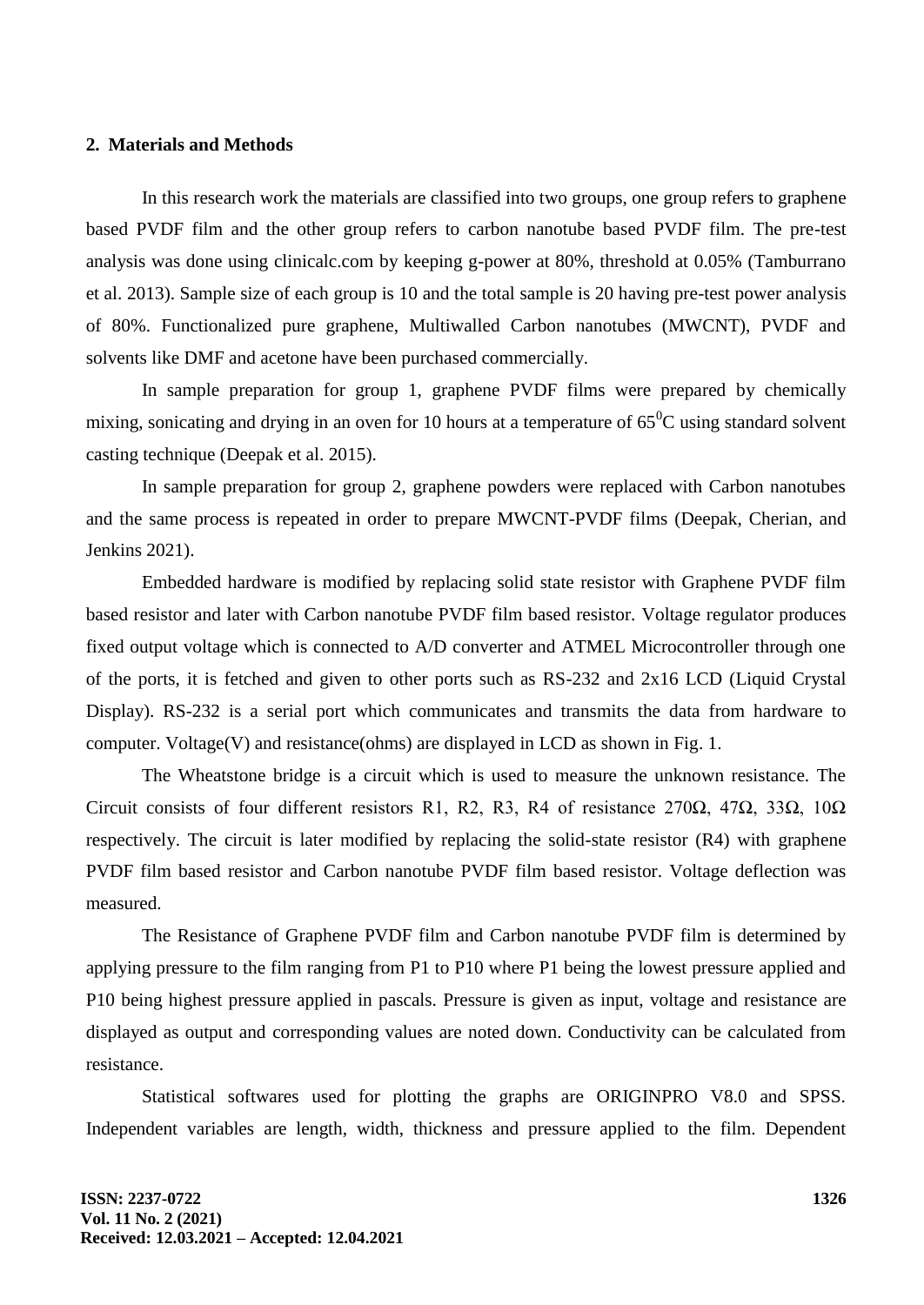variable is resistance, resistivity and conductivity of the film. The analysis has been done on comparison of electrical conductivity of graphene and Carbon nanotube based PVDF films using Independent sample T test.

#### **3. Results**

As the pressure is applied to graphene PVDF and Carbon nanotube PVDF film the corresponding change in resistance and voltage are measured (Fig 1). Corresponding resistivity, conductivity of Graphene PVDF film are calculated and tabulated (Table 1). As the pressure increases from P1(low) to P10(high) resistance appears to decrease and conductivity appears to increase since resistance is inversely proportional to conductivity. Similarly, resistivity and conductivity of carbon nanotube PVDF film are tabulated (Table 2). As the pressure increases from P1(low) to P10(high) resistance appears to increase and conductivity appears to decrease for Carbon nanotube PVDF film. Resistance appears to decrease for graphene PVDF film and it appears to increase for CNT PVDF film. This phenomenon can be due to the inverse piezo resistive effect which is observed in graphene PVDF film. Voltage deflection of Wheatstone bridge with solid state resistor (Fig 2a) and graphene PVDF film (Fig 2b) are tabulated (Table 3). Resistance of graphene PVDF films appears to be gradually decreasing when the pressure applied is from P1 (low) to P10 (high) (Fig 3a). This phenomenon is due to the piezo resistance property of the film. Conductivity of graphene PVDF film appears to be gradually increasing (Fig 3b) since conductivity is inversely proportional to piezo resistance. Resistance of CNT PVDF film appears to be gradually increasing (Fig 4a) and hence conductivity of CNT PVDF film appears to be gradually decreasing (Fig 4b). T-test comparison of conductivity of graphene PVDF film and carbon nanotube PVDF film is tabulated (Table 4) which shows there is a statistically significant difference in conductivity of graphene PVDF film and carbon nanotube PVDF film. Conductivity of carbon nanotube PVDF film has the highest mean (0.012) over graphene PVDF film $(0.037)$ . The mean, standard deviation and significant difference of resistivity and conductivity of graphene PVDF film and carbon nanotube PVDF film is tabulated (Table 5) which shows there is a significance difference between the two groups since  $p<0.05$  (Independent Sample T Test). Bar graph is comparing the mean  $(+/- 1$  SD) conductivity of graphene PVDF films and carbon nanotube PVDF films (Fig 5) and there is a significance difference in resistance and conductivity of graphene and MWCNT based composite films p<0.05 (Independent sample T test).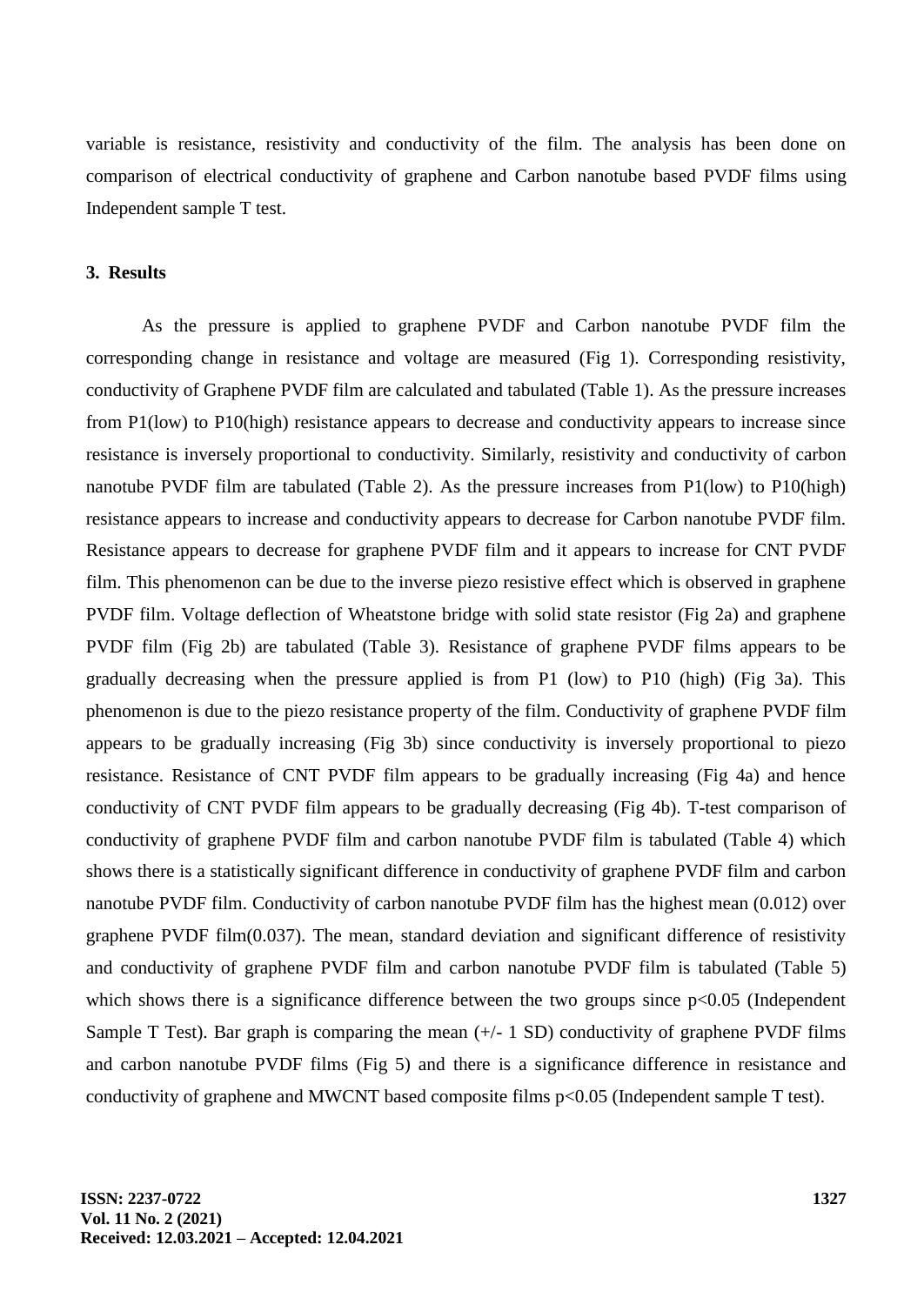| Voltage(V)<br><b>Applied Pressure (Pascals)</b> |      | Resistance (ohm) | Resistivity (ohm-meter) | Conductivity $(S/m)$ |  |
|-------------------------------------------------|------|------------------|-------------------------|----------------------|--|
| P <sub>1</sub>                                  | 0.86 | 76               | 83.6                    | 0.011                |  |
| P2                                              | 1.11 | 69               | 75.9                    | 0.013                |  |
| P <sub>3</sub>                                  | 1.72 | 58               | 63.8                    | 0.015                |  |
| P4                                              | 2.37 | 45               | 49.5                    | 0.020                |  |
| P <sub>5</sub>                                  | 3.56 | 25               | 27.5                    | 0.036                |  |
| P <sub>6</sub>                                  | 3.77 | 23               | 25.3                    | 0.039                |  |
| P7                                              | 3.82 | 21               | 23.1                    | 0.043                |  |
| P <sub>8</sub>                                  | 3.84 | 21               | 23.1                    | 0.043                |  |
| P <sub>9</sub>                                  | 4.29 | 12               | 13.2                    | 0.075                |  |
| P10                                             | 4.35 | 11               | 12.1                    | 0.082                |  |

Table 1- Voltage, Resistance, Resistivity and Conductivity of Graphene PVDF Films when Pressure from P1 (low) to P10 (high) is Applied to Films in Pascals

Fig. 1- Embedded Hardware Showing Voltage and Resistance Reading when Pressure is Applied to Graphene PVDF Film



Table 2- Voltage, Resistance, Resistivity and Conductivity of Carbon Nanotube PVDF Films when Pressure from P1 (Low) to P10 (High) is applied in Pascals

| <b>Applied Pressure (Pascals)</b> | Voltage $(V)$ | Resistance (ohm) | Resistivity (ohm-meter) | Conductivity $(S/m)$ |
|-----------------------------------|---------------|------------------|-------------------------|----------------------|
| P <sub>1</sub>                    | 1.86          | 56               | 61.6                    | 0.016                |
| P <sub>2</sub>                    | 1.37          | 65               | 71.5                    | 0.013                |
| P <sub>3</sub>                    | 1.29          | 66               | 72.6                    | 0.013                |
| P4                                | 1.33          | 68               | 70.4                    | 0.014                |
| P <sub>5</sub>                    | 0.96          | 72               | 79.2                    | 0.012                |
| P <sub>6</sub>                    | 0.94          | 73               | 80.3                    | 0.012                |
| P7                                | 0.92          | 74               | 81.4                    | 0.012                |
| P <sub>8</sub>                    | 0.54          | 80               | 88.0                    | 0.011                |
| P <sub>9</sub>                    | 0.37          | 83               | 91.3                    | 0.010                |
| <b>P10</b>                        | 0.33          | 84               | 92.4                    | 0.010                |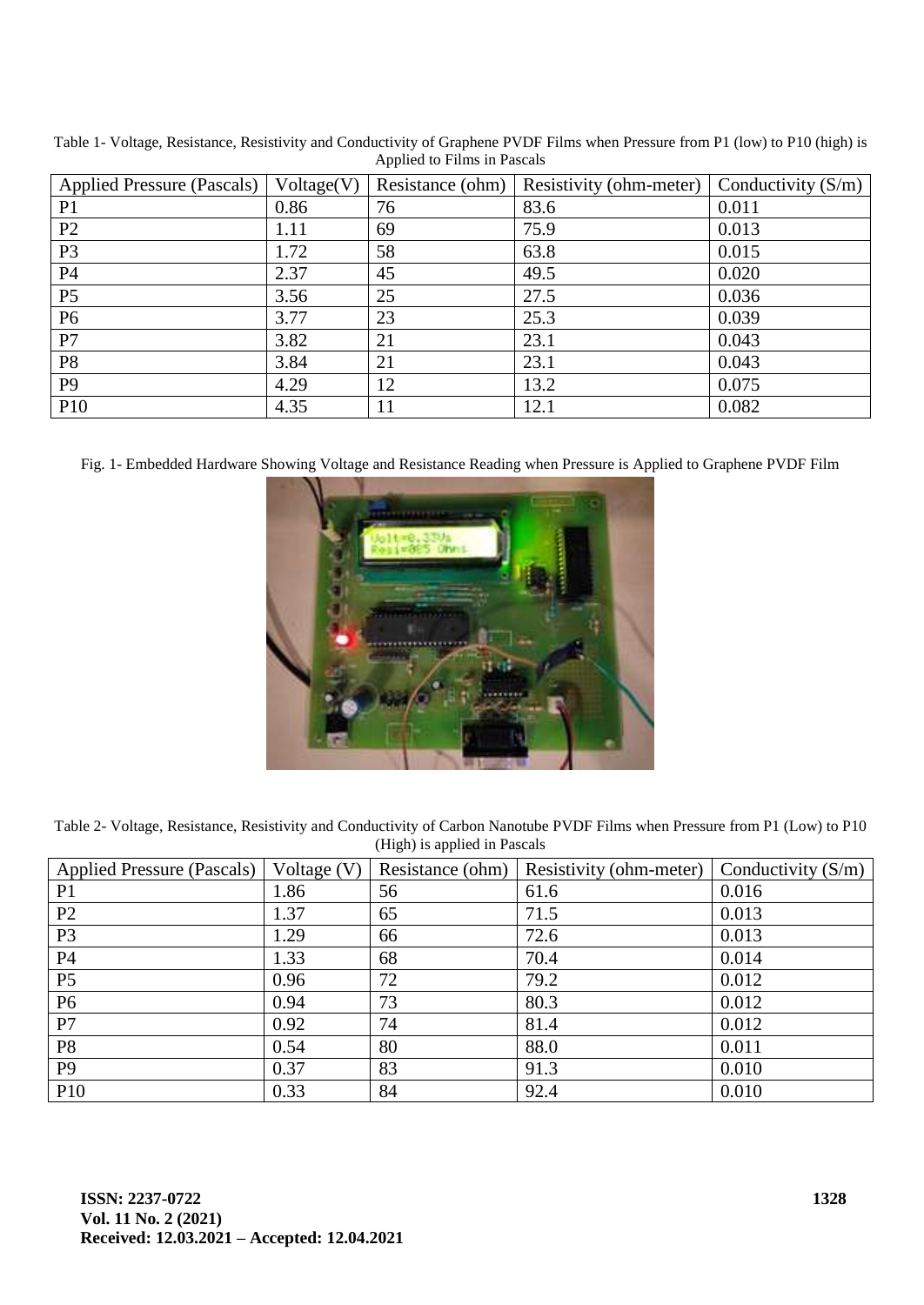| Wheatstone bridge    |             |            |            |               | Resistor (R1)   Resistor (R2)   Resistor (R3)   Resistor (R4)   Voltage deflection |
|----------------------|-------------|------------|------------|---------------|------------------------------------------------------------------------------------|
| Solid state resistor | $270\Omega$ | $47\Omega$ | $33\Omega$ | $10\Omega$    | LOV                                                                                |
| Graphene PVDF film   | $270\Omega$ | $47\Omega$ | $33\Omega$ | $5.74\Omega$  | 2.0V                                                                               |
| CNT PVDF film        | $270\Omega$ | $47\Omega$ | $33\Omega$ | 5.74 $\Omega$ | 2.0V                                                                               |

Table 3- Voltage Deflection of Graphene and CNT PVDF Films by Replacing Solid State Resistor (R4) with GRAPHENE and CNT Film based Resistors in Wheatstone Bridge Circuit

Table 4- T-test Comparison of Conductivity of Graphene PVDF Film and Carbon Nanotube PVDF Film. There is a Statistically Significant difference in Conductivity of Graphene PVDF Film and Carbon Nanotube PVDF Film. Conductivity of Carbon Nanotube PVDF Film has the Highest Mean (0.012) over Graphene PVDF Film (0.037)

|                     | <b>GROUP</b>      | N  | Mean    | Std. Deviation | Std. Error Mean |
|---------------------|-------------------|----|---------|----------------|-----------------|
| <b>VOLTAGE</b>      | Graphene PVDF     | 10 | 2.9690  | 1.33119        | .42096          |
|                     | <b>MWCNT PVDF</b> | 10 | .9910   | .48736         | .15412          |
| <b>RESISTANCE</b>   | Graphene PVDF     | 10 | 36.1000 | 24.02522       | 7.59744         |
|                     | <b>MWCNT PVDF</b> | 10 | 72.1000 | 8.76166        | 2.77068         |
| <b>RESISTIVITY</b>  | Graphene PVDF     | 10 | 39.710  | 26.4277        | 8.3572          |
|                     | <b>MWCNT PVDF</b> | 10 | 78.870  | 9.9616         | 3.1501          |
| <b>CONDUCTIVITY</b> | Graphene PVDF     | 10 | .037970 | .0246872       | .0078068        |
|                     | <b>MWCNT PVDF</b> | 10 | .012827 | .0017024       | .0005383        |

Table 5- Shows the Mean, Standard Deviation and Significance difference of Resistivity and Conductivity of Graphene PVDF Film and Carbon Nanotube PVDF Film. There is a Significance difference between the Two Groups since p<0.05 (Independent Sample T Test)

|                    |                                                            | <b>Levene's Test for</b><br><b>Equality of</b><br><b>Variances</b> |            | <b>T-test for Equality of means</b> |                     |                      |                           |                                       |                                                       |                          |  |
|--------------------|------------------------------------------------------------|--------------------------------------------------------------------|------------|-------------------------------------|---------------------|----------------------|---------------------------|---------------------------------------|-------------------------------------------------------|--------------------------|--|
|                    |                                                            | $\bf{F}$                                                           | <b>Sig</b> | t                                   | dif                 | $Sig(2 -$<br>tailed) | Mean<br><b>Difference</b> | <b>Std Error</b><br><b>Difference</b> | 95% Confidence Interval<br>of the Difference<br>Lower | <b>Upper</b>             |  |
|                    | Equal                                                      | 17.747                                                             |            | 4.412                               | 18                  |                      |                           |                                       |                                                       |                          |  |
|                    | variances                                                  |                                                                    | .001       |                                     |                     | .000                 | 1.97800                   | .44828                                | 1.03619                                               | 2.91981                  |  |
| <b>Voltage</b>     | assumed<br>Equal<br>variances not<br>assumed               |                                                                    |            | 4.412                               | 11.370              | .001                 | 1.97800                   | .44828                                | .99524                                                | 2.96076                  |  |
| <b>Resistance</b>  | <b>Equal</b><br><b>Variances</b>                           | 15.468                                                             | .001       | 4.452                               | 18                  | .000                 | $-36,00000$               | 8.08689                               | -52,98992                                             | $-19.01008$              |  |
|                    | assumed<br><b>Equal</b><br><b>Variances</b><br>not assumed |                                                                    |            | 4.452                               | 11.352              | .001                 | $-36,00000$               | 8.08689                               | -53.73196                                             | $-18.26804$              |  |
| <b>Resistivity</b> | Equal<br>variances<br>assumed<br>Equal<br>variances not    | 14.682                                                             | .001       | $\blacksquare$<br>4.385<br>4.385    | <b>18</b><br>11.507 | .000<br>.001         | $-39.1600$<br>$-39.1600$  | 8.9312<br>8.9312                      | $-57.9237$<br>$-58.7123$                              | $-20.3963$<br>$-19,6007$ |  |
|                    | assumed                                                    |                                                                    |            |                                     |                     |                      |                           |                                       |                                                       |                          |  |
| Conductivity       | Equal<br>variances<br>assumed                              | 13.207                                                             | .002       | 3.213                               | 18                  | .000.                | .0251430                  | .0078253                              | .0087026                                              | .0415834                 |  |
|                    | Equal<br>variances not<br>assumed                          |                                                                    |            | 3.213                               | 9.086               | .001                 | .0251430                  | .0078253                              | .0074663                                              | .0428197                 |  |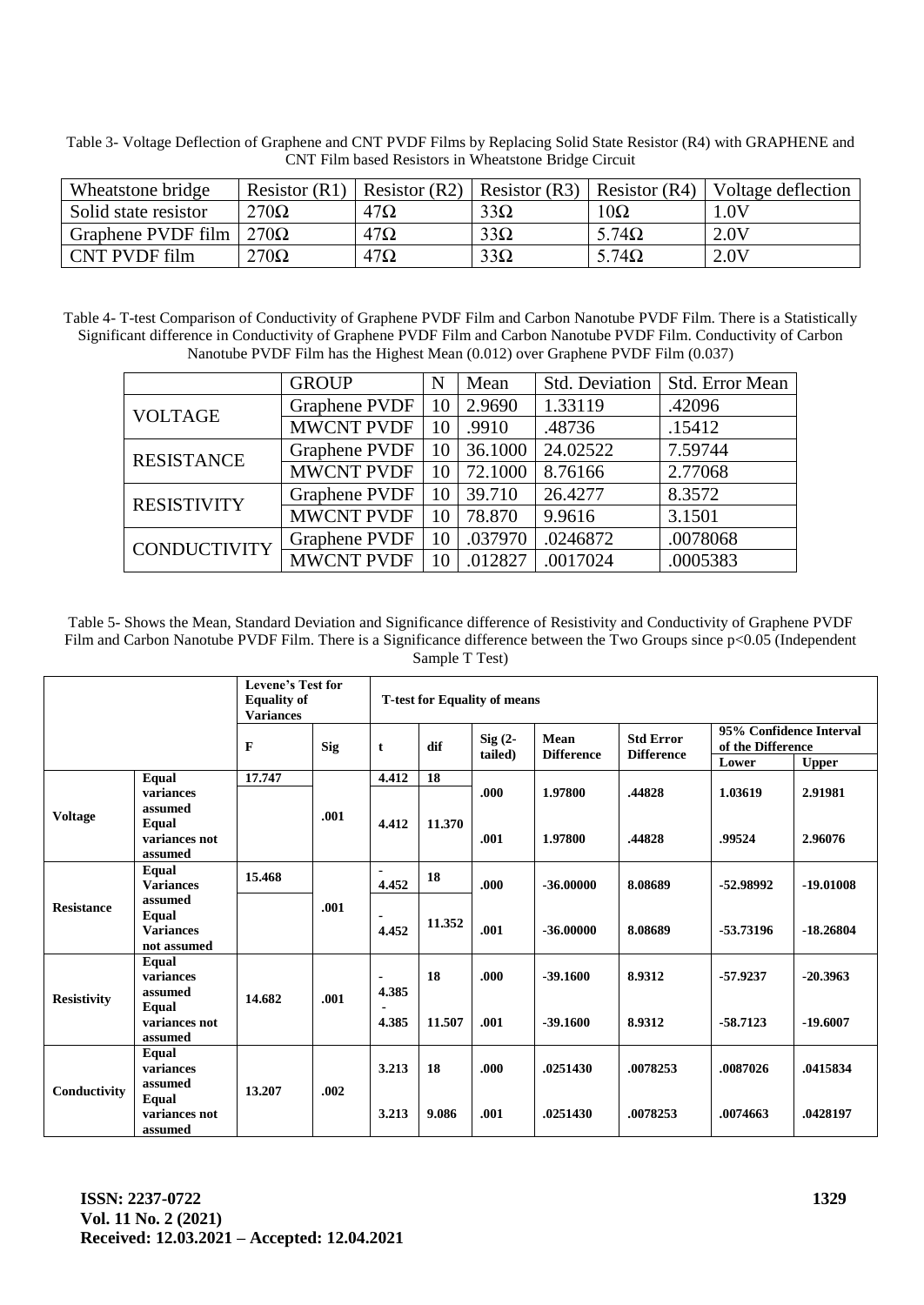Fig. 2a- Wheatstone Bridge with Solid State Resistor. Voltage Deflection Measured is 1 Volt



Fig. 2b- Wheatstone Bridge Circuit with Graphene PVDF Film. Voltage Deflection Measured is 2 Volts



Fig. 3a- Pressure vs Resistance of Graphene PVDF Films. Resistance Decreases as the Pressure is Applied from P1 (low) to P10 (high) in Pascals

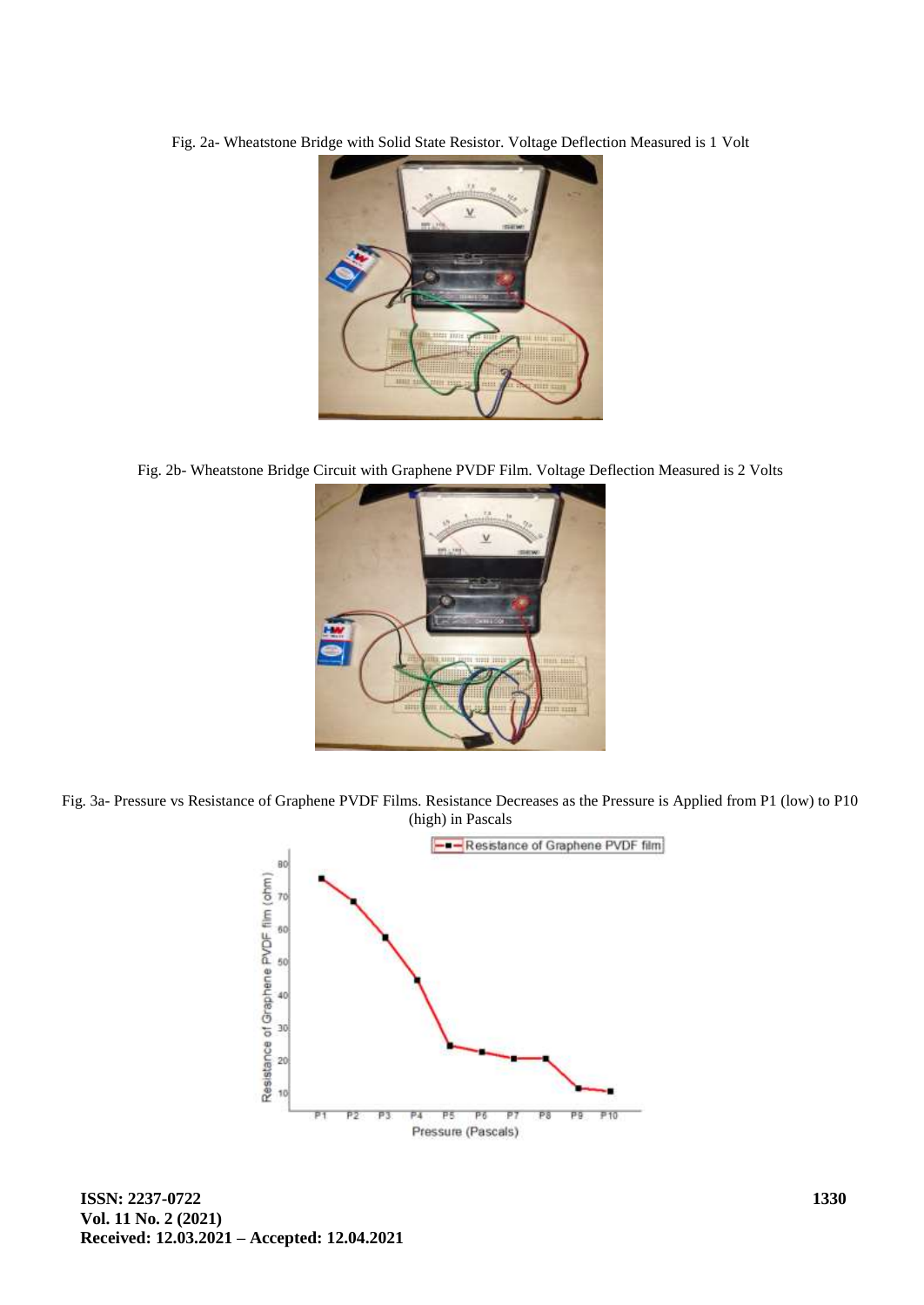Fig. 3b- Pressure vs Conductivity of Graphene PVDF Films. Conductivity Increases as the Pressure is Applied from P1 (Low) to P10 (High) in Pascals



Fig. 4a- Pressure vs Resistance of CNT PVDF Film. Resistance Increases as the Pressure is Applied from P1 (Low) to P10 (High) in Pascals



Fig. 4b- Pressure vs Conductivity of CNT PVDF Film. Conductivity Decreases as Pressure is Applied from P1 (Low) to P10 (High) in Pascals



**ISSN: 2237-0722 Vol. 11 No. 2 (2021) Received: 12.03.2021 – Accepted: 12.04.2021**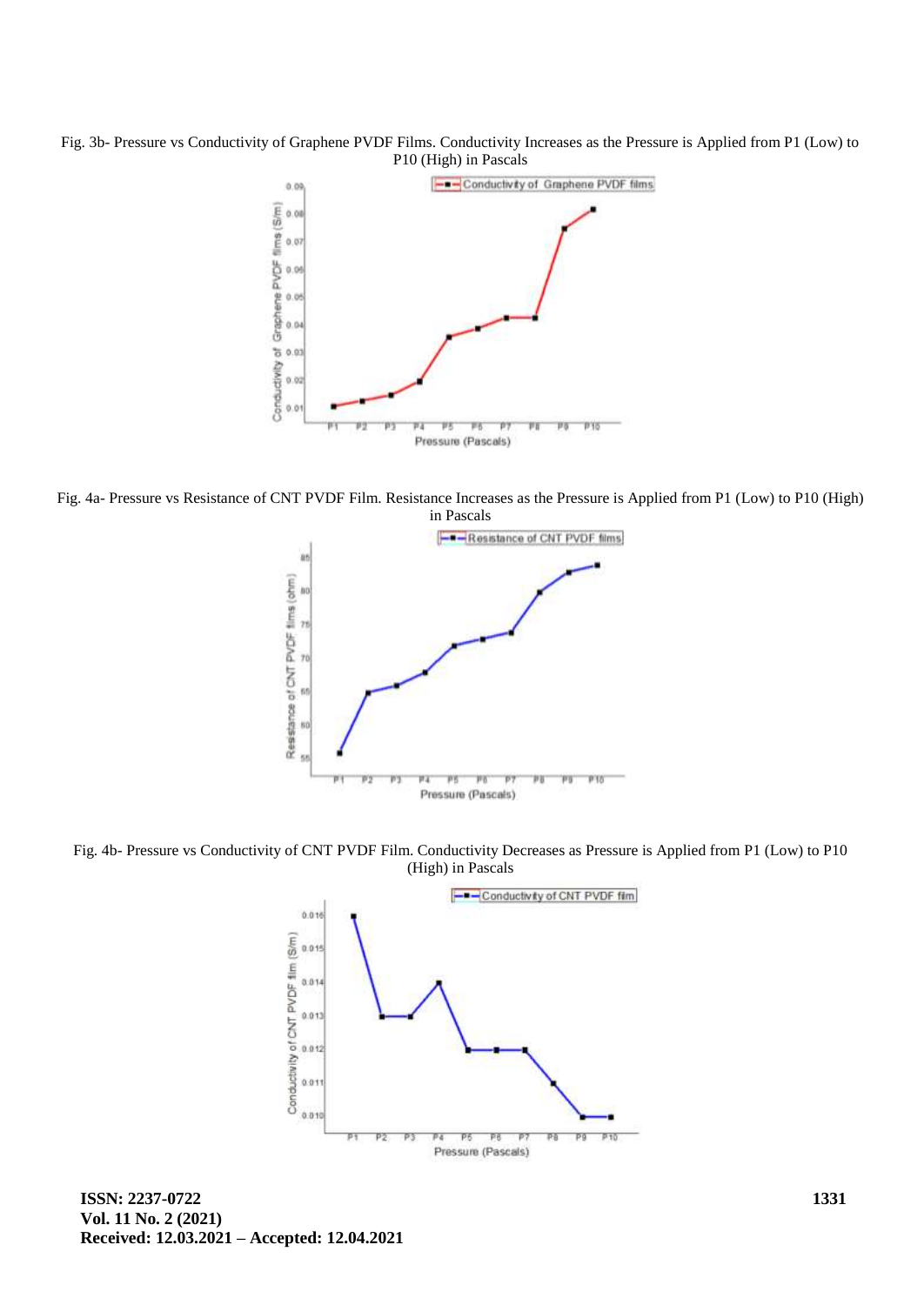Fig. 5- Bar Chart Comparing the Mean (+/- 1 SD) Conductivity of Graphene PVDF Films with Carbon Nanotube PVDF Films. There is a Significance difference between the Two Groups p<0.05 (Independent Sample T Test). X-AXIS: Graphene PVDF and MWCNT PVDF. Y-AXIS: Mean Conductivity



## **4. Discussion**

Electrical Conductivity of carbon nanotube based polymer films and graphene based polymer films are explored to optimize the conductivity and to use it as replacement instead of solid state resistor. Some of the past studies (Deepak et al. 2015) reported the possibility of using graphene based polymer film in electronic circuits. (Rafiee 2011) has presented an approach for preparation of graphene polymer composites by exfoliating the graphite. (Patole et al. 2012) has presented the analysis in the preparation of graphene and carbon nanotube by water based in situ microemulsion polymerization. All the results are in concurrence with the present findings.

Factors which can affect the conductivity of both graphene and CNT based polymer films are length of the film, width of the film, weight percentage of graphene in graphene PVDF film and carbon nanotube in CNT PVDF film, homogeneity and electrical noise in circuit (Namasivayam and Shapter 2017).

Modification of length and width of the film can affect the conductivity of the film. So precautions were taken to keep both length and width of the film constant during the research work. Weight percentage (6wt%) of graphene in Graphene PVDF film and CNT in CNT PVDF film were also kept constant during sample preparation. So the weight percentage of graphene will have the same effect on all the samples and hence conductivity will not get affected. Environmental factors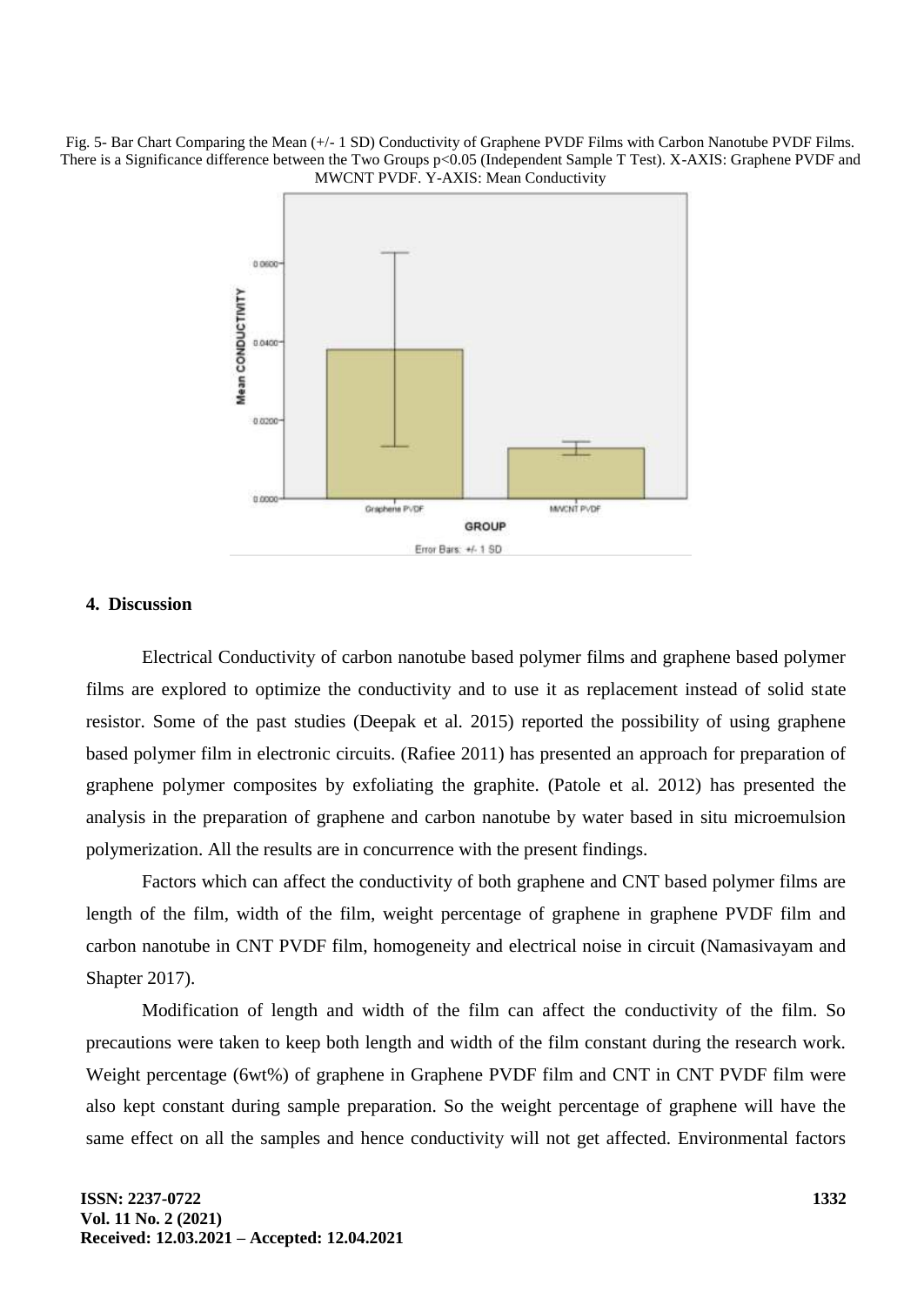such as electric noise can affect circuit during its operation. During sample preparation special measures were taken to keep homogeneity of the film constant.

Our institution is passionate about high quality evidence based research and has excelled in various fields ((Vijayashree Priyadharsini 2019; Ezhilarasan, Apoorva, and Ashok Vardhan 2019; Ramesh et al. 2018; Mathew et al. 2020; Sridharan et al. 2019; Pc, Marimuthu, and Devadoss 2018; Ramadurai et al. 2019). We hope this study adds to this rich legacy.

Limitations such as sample preparation delay, Inability to precisely measure the applied pressure, presence of impurities in the thin film and external disturbance like noise should be taken into consideration.

Carbon nanotubes are electrically conductive (Lekawa‐Raus et al. 2014) and they have the potential to be a cost effective substitute for metal wires. (Qu et al. 2020), (Chae and Lee 2014), (Ghallab and Badawy 2006), (Yang et al. 2011). Graphene PVDF films with higher stiffness, durability, and electrical conductivity have a wide range of applications as lightweight materials, they can be used in aircraft, windmill blades, sports equipment (Ho and Wei 2013) and as flexible conductive materials for electronic devices (Kim et al. 2012). Graphene can also be used in biomedical applications like drug delivery, brain penetration improvement (Maiti et al. 2014).

### **5. Conclusion**

Graphene based PVDF film has better conductivity when compared to carbon nanotube based PVDF film. As the pressure is applied to graphene PVDF film there is a significant decrease in resistance and increase in conductivity, whereas in carbon nanotube PVDF film, there is a significant increase in resistance and decrease in conductivity. Possibility of using graphene PVDF and CNT PVDF films as a solid state resistor in electronics is achieved by successfully implementing in wheatstone bridge circuit and also can be applied in other electronic circuits.

#### **Declarations**

## **Conflict of Interests**

No conflict of interest in this manuscript.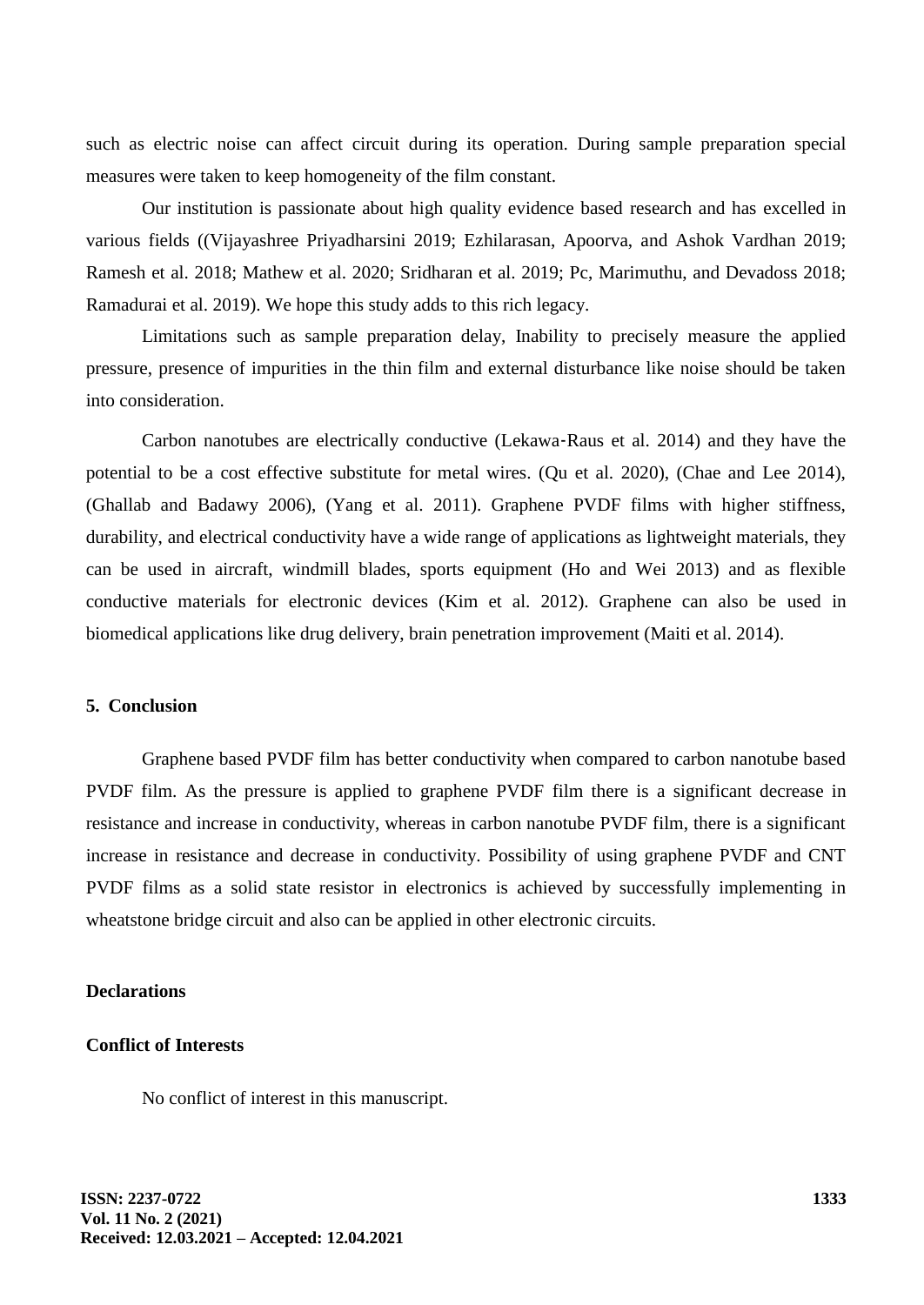## **Author Contribution**

Author P. Manoj Kumar was involved in data collection, data analysis, manuscript writing. Author Dr.A. Deepak was involved in conceptualization, guidance and critical review of manuscript.

## **Acknowledgement**

The authors would like to express their gratitude towards Saveetha School of Engineering, Saveetha Institute of Medical and Technical Sciences (Formerly known as Saveetha University) for providing the necessary infrastructure to carry out this work successfully.

## **Funding**

We thank the following organizations for providing financial support that enabled us to complete the study.

- 1. Qbec Infosol Pvt. Ltd
- 2. Saveetha University
- 3. Saveetha Institute of Medical and Technical Sciences
- 4. Saveetha School of Engineering.

## **References**

Badakhsh, A., Lee, Y.M., Rhee, K.Y., Park, C.W., An, K.H., & Kim, B.J. (2019). Improvement of thermal, electrical and mechanical properties of composites using a synergistic network of length controlled-CNTs and graphene nanoplatelets. *Composites Part B: Engineering, 175,* 107075. https://doi.org/10.1016/j.compositesb.2019.107075

Camilli, L., & Passacantando, M. (2018). Advances on sensors based on carbon nanotubes. Chemosensors, 6(4), 62. https://doi.org/10.20944/preprints201811.0262.v1

Cesano, F., Uddin, M.J., Lozano, K., Zanetti, M., & Scarano, D. (2020). All-carbon conductors for electronic and electrical wiring applications. Carbon-and Inorganic-based Nanostructures for Energy Applications. *Frontiers in Materials*. https://doi.org/10.3389/fmats.2020.00219

Chae, S.H., & Lee, Y.H. (2014). Carbon nanotubes and graphene towards soft electronics. *Nano Convergence, 1*(1), 1-26.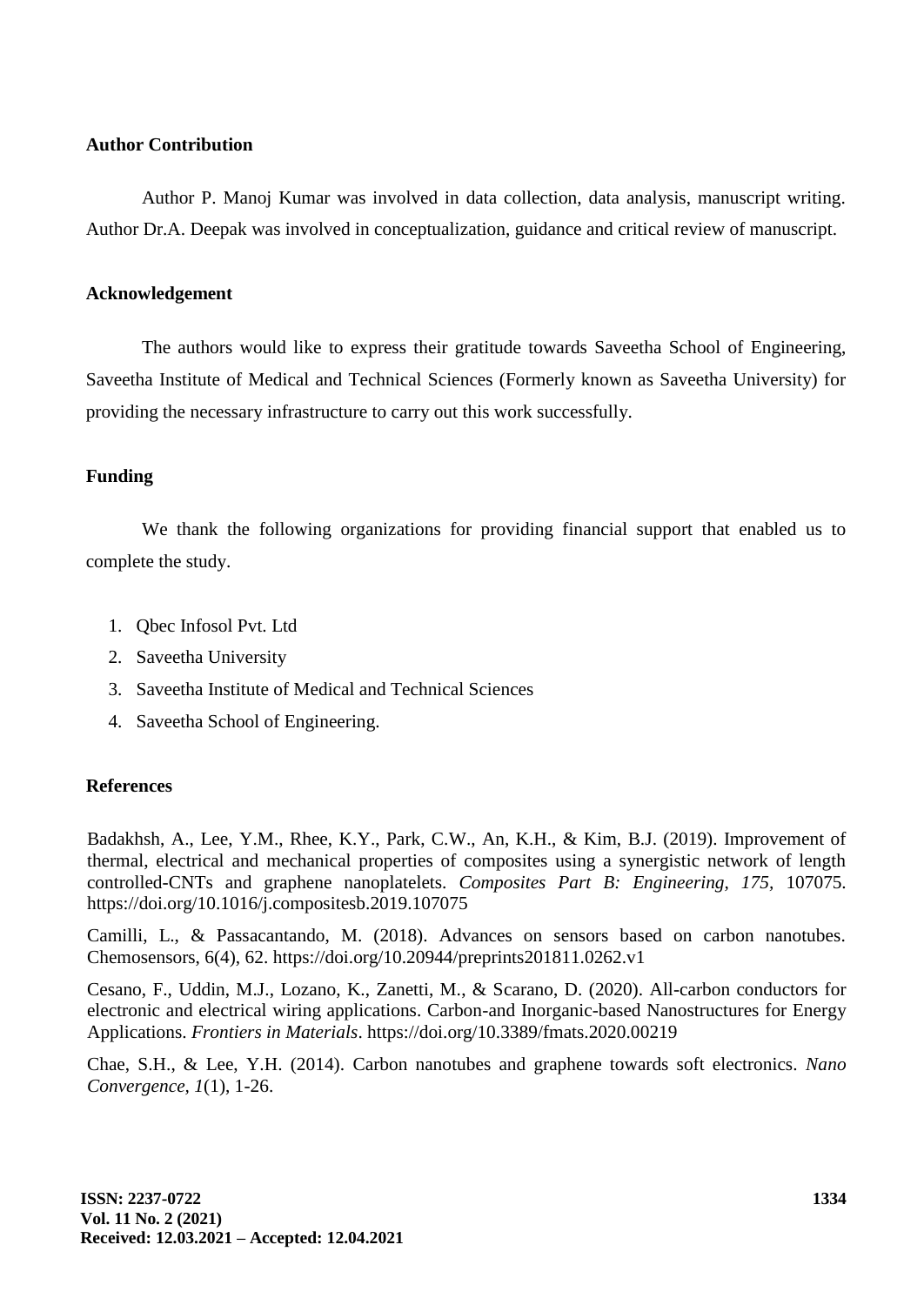Darmawan, C.C., Ye, L., Samani, M.K., Fu, Y., & Liu, J. (2017). Graphene-CNT hybrid material as potential thermal solution in electronics applications. *In IMAPS Nordic Conference on Microelectronics Packaging (NordPac),* 190-193. https://doi.org/10.1109/nordpac.2017.7993191.

Deepak, A., Cherian, P., & Jenkins, D.F.L. (2021). Exploring the Structural and Dielectric Properties of Polymer Films Incorporating Carbon-Based Nanomaterials. *International Journal of Nanoscience, 20*(02), 2150019. https://doi.org/10.1142/s0219581x21500198.

Deepak, A., Srinivasan, N., Karthik, V., Ramya, S., Ganesan, V., & Shankar, P. (2015). Graphene based polymer strain sensors for non-destructive testing. *In Advanced Materials Research,* 1101, 314-317. Trans Tech Publications Ltd. https://doi.org/10.4028/www.scientific.net/amr.1101.314

Ezhilarasan, D., Apoorva, V.S., & Ashok Vardhan, N. (2019). Syzygium cumini extract induced reactive oxygen species-mediated apoptosis in human oral squamous carcinoma cells. *Journal of Oral Pathology & Medicine: Official Publication of the International Association of Oral Pathologists and the American Academy of Oral Pathology, 48*(2), 115-121.

Georgakilas, V. (2014). Functionalization of graphene by other carbon nanostructures. Functionalization of Graphene, 255-282. https://doi.org/10.1002/9783527672790.ch9.

Ghallab, Y.H., & Badawy, W. (2006). A new topology for a current-mode Wheatstone bridge. *IEEE Transactions on Circuits and Systems II: Express Briefs, 53*(1), 18-22.

https://doi.org/10.1109/tcsii.2005.854589.

Gheena, S., & Ezhilarasan, D. (2019). Syringic Acid Triggers Reactive Oxygen Species-Mediated Cytotoxicity in HepG2 Cells. *Human & Experimental Toxicology, 38*(6), 694–702.

Ho, X., & Wei, J. (2013). Films of carbon nanomaterials for transparent conductors. *Materials, 6*(6), 2155-2181.

Jariwala, D., Sangwan, V.K., Lauhon, L.J., Marks, T.J., & Hersam, M.C. (2013). Carbon nanomaterials for electronics, optoelectronics, photovoltaics, and sensing. *Chemical Society Reviews, 42*(7), 2824-2860.

Jose, J., & Subbaiyan, H. (2020). Different treatment modalities followed by dental practitioners for ellis class 2 fracture–A questionnaire-based survey. *The Open Dentistry Journal, 14*(1), 59-65.

Ke, Y., Al Aboody, M.S., Alturaiki, W., Alsagaby, S.A., Alfaiz, F.A., Veeraraghavan, V.P., & Mickymaray, S. (2019). Photosynthesized gold nanoparticles from Catharanthus roseus induces caspase-mediated apoptosis in cervical cancer cells (HeLa). *Artificial cells, nanomedicine, and biotechnology, 47*(1), 1938-1946.

Kim, S.W., Kim, T., Kim, Y.S., Choi, H.S., Lim, H.J., Yang, S.J., & Park, C.R. (2012). Surface modifications for the effective dispersion of carbon nanotubes in solvents and polymers. *Carbon, 50*(1), 3-33. https://doi.org/10.1016/j.carbon.2011.08.011.

Krishnaswamy, H., Muthukrishnan, S., Thanikodi, S., Antony, G.A., & Venkatraman, V. (2020). Investigation of air conditioning temperature variation by modifying the structure of passenger car using computational fluid dynamics. *Thermal Science, 24*(1 Part B), 495-498.

Lekawa-Raus, A., Patmore, J., Kurzepa, L., Bulmer, J., & Koziol, K. (2014). Electrical properties of carbon nanotube based fibers and their future use in electrical wiring. *Advanced Functional Materials, 24*(24), 3661-3682. https://doi.org/10.1002/adfm.201303716.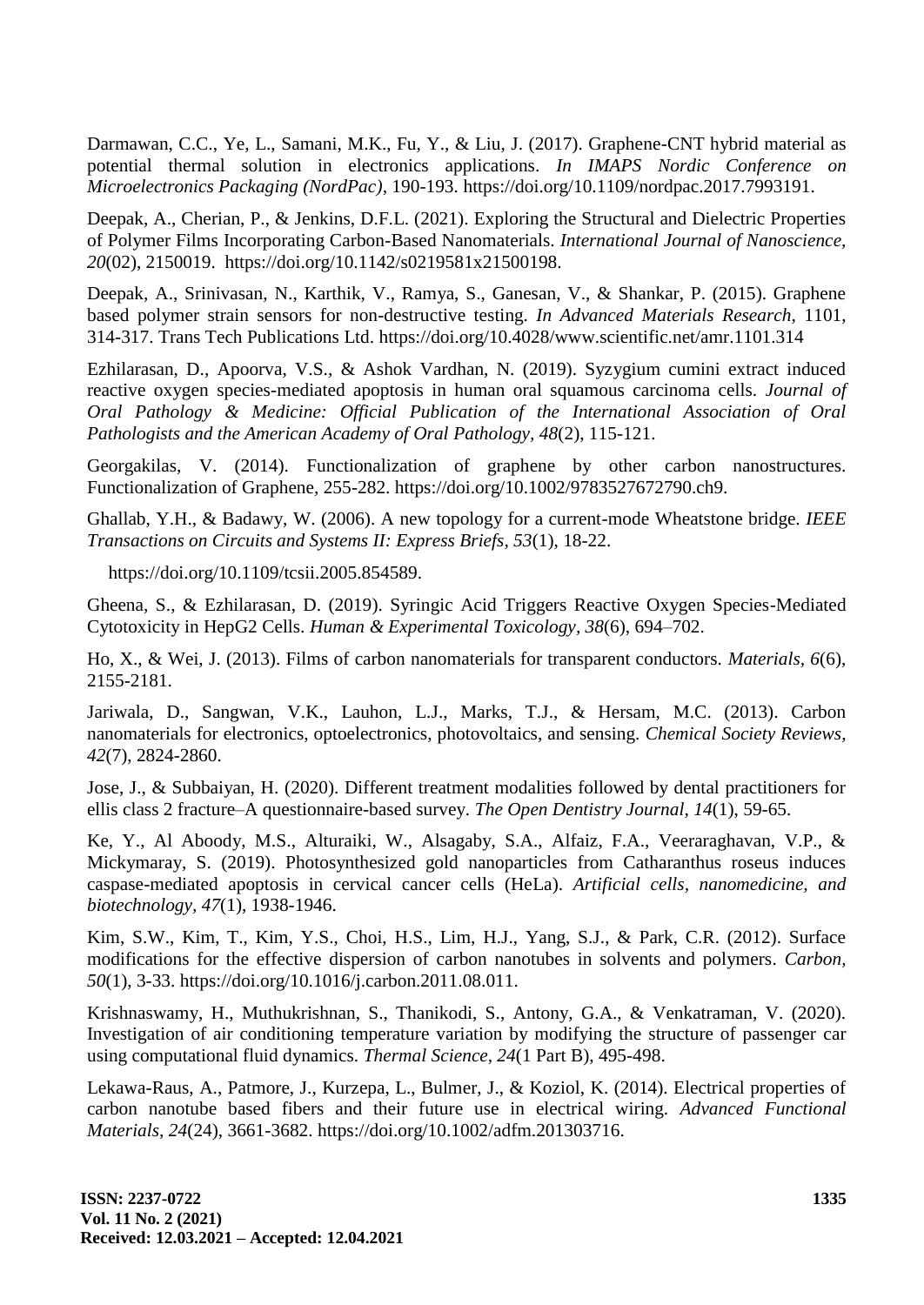Maiti, U.N., Lee, W.J., Lee, J.M., Oh, Y., Kim, J.Y., Kim, J.E., & Kim, S.O. (2014). 25th Anniversary article: chemically modified/doped carbon nanotubes & graphene for optimized nanostructures & nanodevices. *Advanced Materials, 26*(1), 40-67.

Malli Sureshbabu, N., Selvarasu, K., Nandakumar, M., & Selvam, D. (2019). *Concentrated growth factors as an ingenious biomaterial in regeneration of bony defects after periapical surgery: A report of two cases.* Case reports in dentistry.

Mathew, M.G., Samuel, S.R., Soni, A.J., & Roopa, K.B. (2020). Evaluation of adhesion of Streptococcus mutans, plaque accumulation on zirconia and stainless steel crowns, and surrounding gingival inflammation in primary molars: Randomized controlled trial. *Clinical oral investigations, 24*(9), 3275-3280. https://link.springer.com/article/10.1007/s00784-020-03204-9.

Mehta, M., Tewari, D., Gupta, G., Awasthi, R., Singh, H., Pandey, P., & Satija, S. (2019). Oligonucleotide therapy: an emerging focus area for drug delivery in chronic inflammatory respiratory diseases. *Chemico-biological interactions, 308,* 206-215.

Muthukrishnan, S., Krishnaswamy, H., Thanikodi, S., Sundaresan, D., & Venkatraman, V. (2020). Support vector machine for modelling and simulation of Heat exchangers. *Thermal Science, 24*  (1 Part B), 499-503.

Namasivayam, M., & Shapter, J. (2017). Factors affecting carbon nanotube fillers towards enhancement of thermal conductivity in polymer nanocomposites: A review. *Journal of Composite Materials, 51*(26), 3657-3668. https://doi.org/10.1177/0021998317692398

Navarro-Pardo, F., Martinez-Hernandez, A.L., & Velasco-Santos, C. (2016). Carbon nanotube and graphene based polyamide electrospun nanocomposites: a review. *Journal of Nanomaterials.* https://doi.org/10.1155/2016/3182761

Patole, A.S., Patole, S.P., Jung, S.Y., Yoo, J.B., An, J.H., & Kim, T.H. (2012). Self assembled graphene/carbon nanotube/polystyrene hybrid nanocomposite by in situ microemulsion polymerization. *European Polymer Journal, 48*(2), 252-259.

https://doi.org/10.1016/j.eurpolymj.2011.11.005

PC, J., Marimuthu, T., Devadoss, P., & Kumar, S.M. (2018). Prevalence and measurement of anterior loop of the mandibular canal using CBCT: A cross sectional study. *Clinical implant dentistry and related research, 20*(4), 531-534. https://europepmc.org/article/med/29624863.

Qu, S., Dai, Y., Zhang, D., Li, Q., Chou, T.W., & Lyu, W. (2020). Carbon nanotube film based multifunctional composite materials: an overview. *Functional Composites and Structures, 2*(2), 022002. https://doi.org/10.1088/2631-6331/ab9752

Rafiee, M.A. (2011). *Graphene-based composite materials.* New York, USA: Rensselaer Polytechnic Institute.

Ramadurai, N., Gurunathan, D., Samuel, A.V., Subramanian, E., & Rodrigues, S.J. (2019). Effectiveness of 2% Articaine as an anesthetic agent in children: randomized controlled trial. *Clinical oral investigations, 23*(9), 3543-3550.

Ramesh, A., Varghese, S., Jayakumar, N.D., & Malaiappan, S. (2018). Comparative estimation of sulfiredoxin levels between chronic periodontitis and healthy patients–A case-control study. *Journal of periodontology, 89*(10), 1241-1248.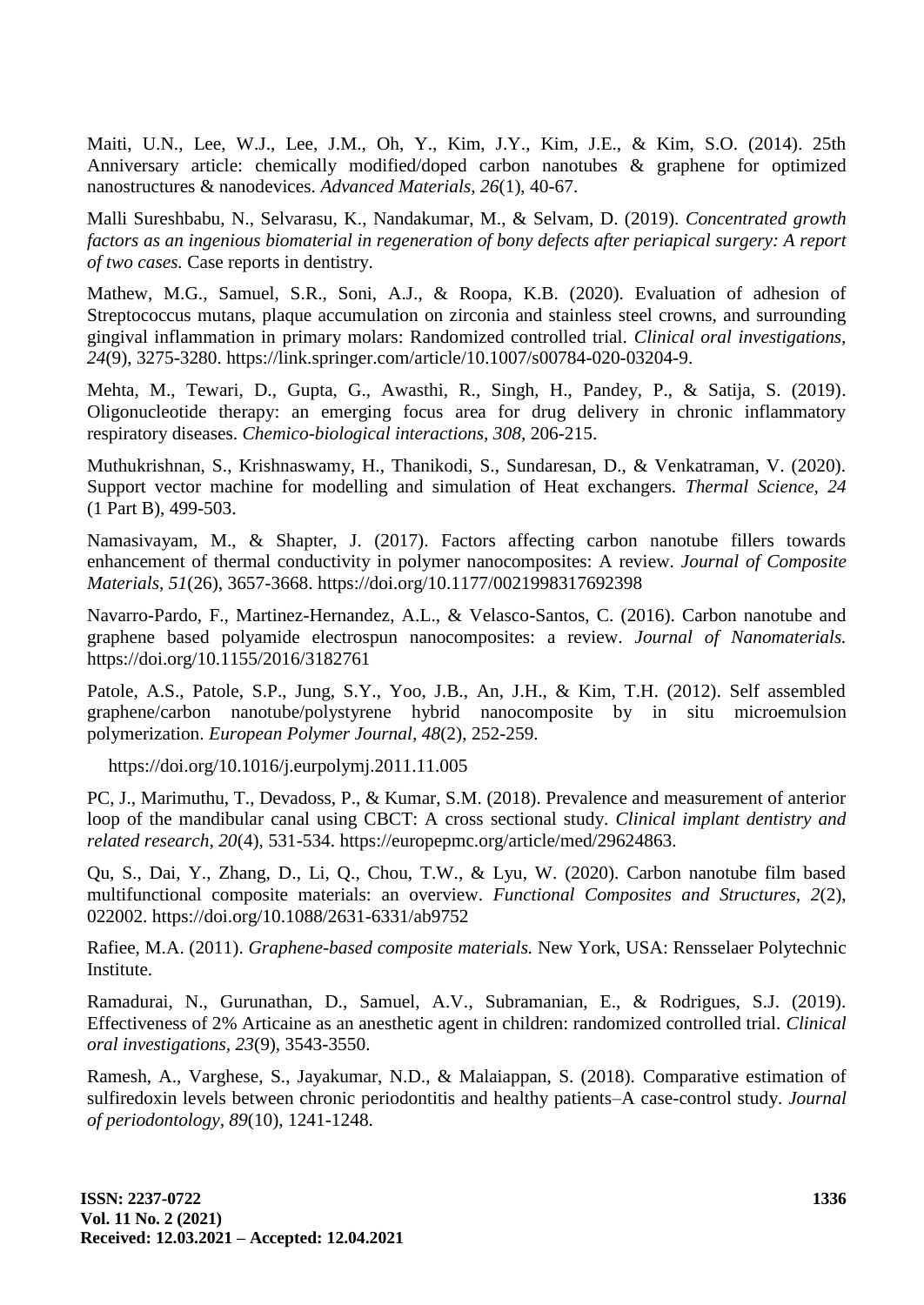Ramos, R., Fournier, A., Fayolle, M., Dijon, J., Murray, C.P., & McKenna, J. (2016). Nanocarbon interconnects combining vertical CNT interconnects and horizontal graphene lines. *In IEEE International Interconnect Technology Conference/Advanced Metallization Conference (IITC/AMC),* 48-50. https://doi.org/10.1109/iitc-amc.2016.7507676

Samuel, M.S., Bhattacharya, J., Raj, S., Santhanam, N., Singh, H., & Singh, N.P. (2019). Efficient removal of Chromium (VI) from aqueous solution using chitosan grafted graphene oxide (CS-GO) nanocomposite. *International journal of biological macromolecules, 121,* 285-292.

Samuel, S.R., Acharya, S., & Rao, J.C. (2020). School Interventions–based Prevention of Early– Childhood Caries among 3–5-year-old children from very low socioeconomic status: Two‐ year randomized trial. *Journal of public health dentistry, 80*(1), 51-60.

Sathish, T., & Karthick, S. (2020). Wear behaviour analysis on aluminium alloy 7050 with reinforced SiC through taguchi approach. *Journal of Materials Research and Technology, 9*(3), 3481-3487.

Sharma, P., Mehta, M., Dhanjal, D.S., Kaur, S., Gupta, G., Singh, H., & Satija, S. (2019). Emerging trends in the novel drug delivery approaches for the treatment of lung cancer. *Chemico-biological interactions, 309,* 108720.

Sridharan, G., Ramani, P., Patankar, S., & Vijayaraghavan, R. (2019). Evaluation of salivary metabolomics in oral leukoplakia and oral squamous cell carcinoma. *Journal of Oral Pathology & Medicine: Official Publication of the International Association of Oral Pathologists and the American Academy of Oral Pathology,* 48(4), 299-306.

Tamburrano, A., Sarasini, F., De Bellis, G., D'Aloia, A.G., & Sarto, M.S. (2013). The piezoresistive effect in graphene-based polymeric composites. *Nanotechnology, 24*(46), 465702.

Tripathy, D.K., & Sahoo, B.P. (2017). *Properties and Applications of Polymer Nanocomposites.* Springer-Verlag GmbH, Germany.

Varghese, S.S., Ramesh, A., & Veeraiyan, D.N. (2019). Blended Module-based Teaching in Biostatistics and Research Methodology: A Retrospective Study with Postgraduate Dental Students. *Journal of dental education, 83*(4), 445-450.

Venu, H., Raju, V.D., & Subramani, L. (2019). Combined effect of influence of nano additives, combustion chamber geometry and injection timing in a DI diesel engine fuelled with ternary (diesel-biodiesel-ethanol) blends. *Energy, 174,* 386-406.

Venu, H., Subramani, L., & Raju, V.D. (2019). Emission reduction in a DI diesel engine using exhaust gas recirculation (EGR) of palm biodiesel blended with TiO2 nano additives. *Renewable Energy, 140, 245*-263.

Vignesh, R., Ditto Sharmin, C., Annamalai, S., & Baghkomeh, P.N. (2019). Management of complicated crown-root fracture by extra-oral fragment reattachment and intentional reimplantation with 2 years review. *Contemporary clinical dentistry, 10*(2), 397-401.

Jain, S.V., Muthusekhar, M.R., Baig, M.F., Senthilnathan, P., Loganathan, S., Wahab, P.A., & Vohra, Y. (2019). Evaluation of three-dimensional changes in pharyngeal airway following isolated lefort one osteotomy for the correction of vertical maxillary excess: a prospective study. *Journal of maxillofacial and oral surgery, 18*(1), 139-146.